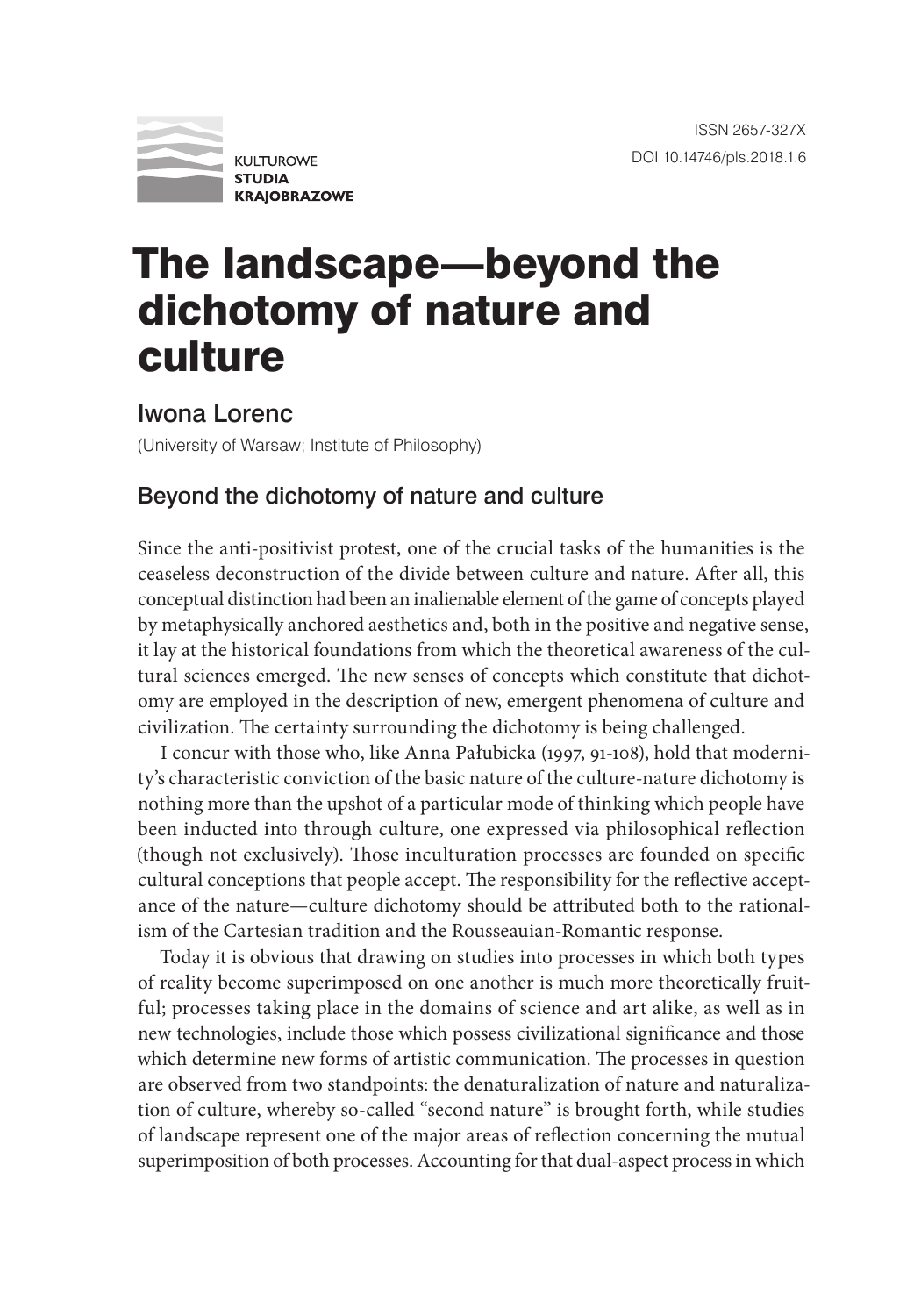our modernity (with its post-modern modification) partakes, requires a different language from that which more or less indirectly subscribes to the old opposition of nature and culture.

To conclude this perhaps all-too-obvious train of thought, which was nevertheless required for the purposes of clarification, one should underline the role of landscape studies as a category requiring a reformation of the semantic field of "sciences of culture" (including philosophy of culture), which undoubtedly has been taking place since the 1896 promulgation of Heinrich Rickert's *Kulturwissenschaft und Naturwissenschaft*. The disciplines developing today in the domains distinguished by Rickert define the focus areas of their inquiry through their departure from the classic culture—nature opposition in favour of a perspective which abolishes that divide and reveals new contradictory relations instead—relations such as "culturecivilization" (an issue addressed e.g. by Husserl, Jaspers, Heidegger, Horkheimer, Adorno, and Morawski in Poland, among others).

If the notion of culture were to be construed as Morawski does, namely as the "entirety of social life considered in terms of values, norms, ideals and directives which influence the convictions and the manner in which individuals act" (Morawski 1999, 278), then this entirety would most likely *contain* a phenomenon like the experience of landscape, which represents a matter of interest for aesthetics as well and makes it possible to establish a shared area of research for several disciplines of the humanities (which, apart from philosophical aesthetics and philosophy as such, would involve history of art, philosophical anthropology, sociology, psychology, philosophy of culture or politics). This joint area emerged precisely as a result of the disruption (erasure, invalidation) of the traditional opposition "nature—culture", at the juncture where the scopes of multiple disciplines intersect.

#### Issues of landscape and selected modern tendencies in culture

At this point, I would highlight two problem areas I find interesting. The first encompasses issues relating to aestheticization, a phenomenon discussed by e.g. Welsch as a modern cultural strategy (along with *an*aestheticization as a defensive response to that strategy), one which subordinates all domains of reality, including nature and economy, to aesthetic criteria. The experience of landscape is, in my view, ideally suited for the observation of aestheticization tendencies, which are additionally enhanced by the processes—to use Giddens's language—of uprooting the modern human from traditional, spatio-temporal modes of establishing a setting for their experience. As emphasized by Mitchell (1994), Augé (1997) or Belting (2007), who drew on the latter, contemporary "land-images" (in the form displayed at and around travel agencies) no longer occupy a specific location in space-time, but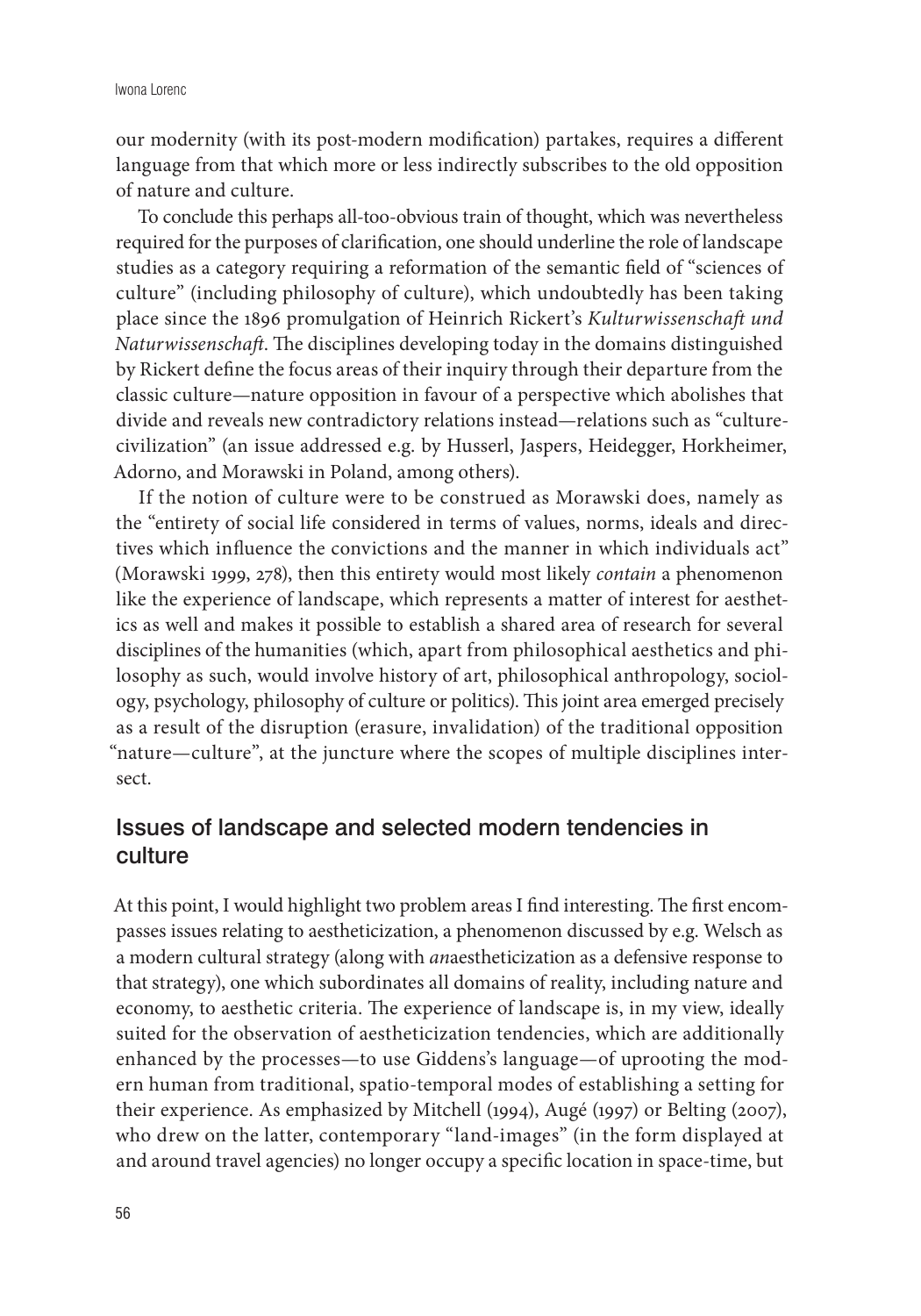function as u-topian, culturally constructed never-places to which one flees from the oppressive aspects of the world. Becoming tokens in the culturally (as well as economically and politically) generalized process of exchange, they do deserve the name of *travelling images*. This makes them an even more compelling object of inquiry for contemporary humanities, which have to confront the fluid, volatile nature of their subject matter (Bal 2002).

The desire to be rooted yet again in a "potent" experience of reality leads to a situation where—as Belting observes—"in non-places we dream of real places, just as our ancestors dreamed the reverse" (2014). However, this recycled, projected "reality" of an aestheticized landscape turns out to be "a plague of fantasy" (as I would agree with Žižek that it is)—as the promise of reality can never be fulfilled. The serene and restful landscape of the field of Provence seen from the car or desert watched from the back of a camel hired by the hour is as much illusory contact with "reality" as the modern cultural phantasm of the conflicting structure "nature—culture" on which it is based.

The second area of interest covers questions relating to the cultural and aesthetic functioning of so-called "second nature", associated among other things with the reorganization of the sphere of *aisthesis* (and comprising the critique of ocular-centrism pursued by e.g. Heidegger, Wittgenstein, Foucault, Derrida) or research on the impact of the media on contemporary perceptual experience. Naturally, there is a link between the two areas of interest I have distinguished. Transformations within *aisthesis* are connected with the fundamental shift of cultural patterns and requirements, so these problems as well as issues of the derealization of reality or revisions of values in everyday experience should become the object of interdisciplinary scrutiny within the humanities.

As for the aforementioned topics, I am particularly interested in the possibility of exploiting the hermeneutic potential of a phenomenology of the senses in studies on broadly understood aesthetic experience. I believe it to be a promising approach if applied in studies concerned with the experience of landscape. It is all the more promising in that it ensures an alternative path for research conducted as part of visual culture studies which, as Mitchell pointedly observes, identified the key importance of the category of visuality as coined by Foster—the conviction that the "human is a seeing being" (Mitchell 2013, 20). From the standpoint of visuality studies, landscape is a "category pertaining to the environment of human life, reflecting the mode of understanding or capturing that environment, but at the same time a category produced visually, not only through the action of language, but above all by means of the eye" (Ibidem).

In comparison with this approach, the phenomenological-hermeneutical take on the category of *aisthesis* considerably extends the experience of landscape to include other dimension of sensation, thus gravitating towards the poly-sensory character of such an experience. This agrees with my method of *hermeneutically*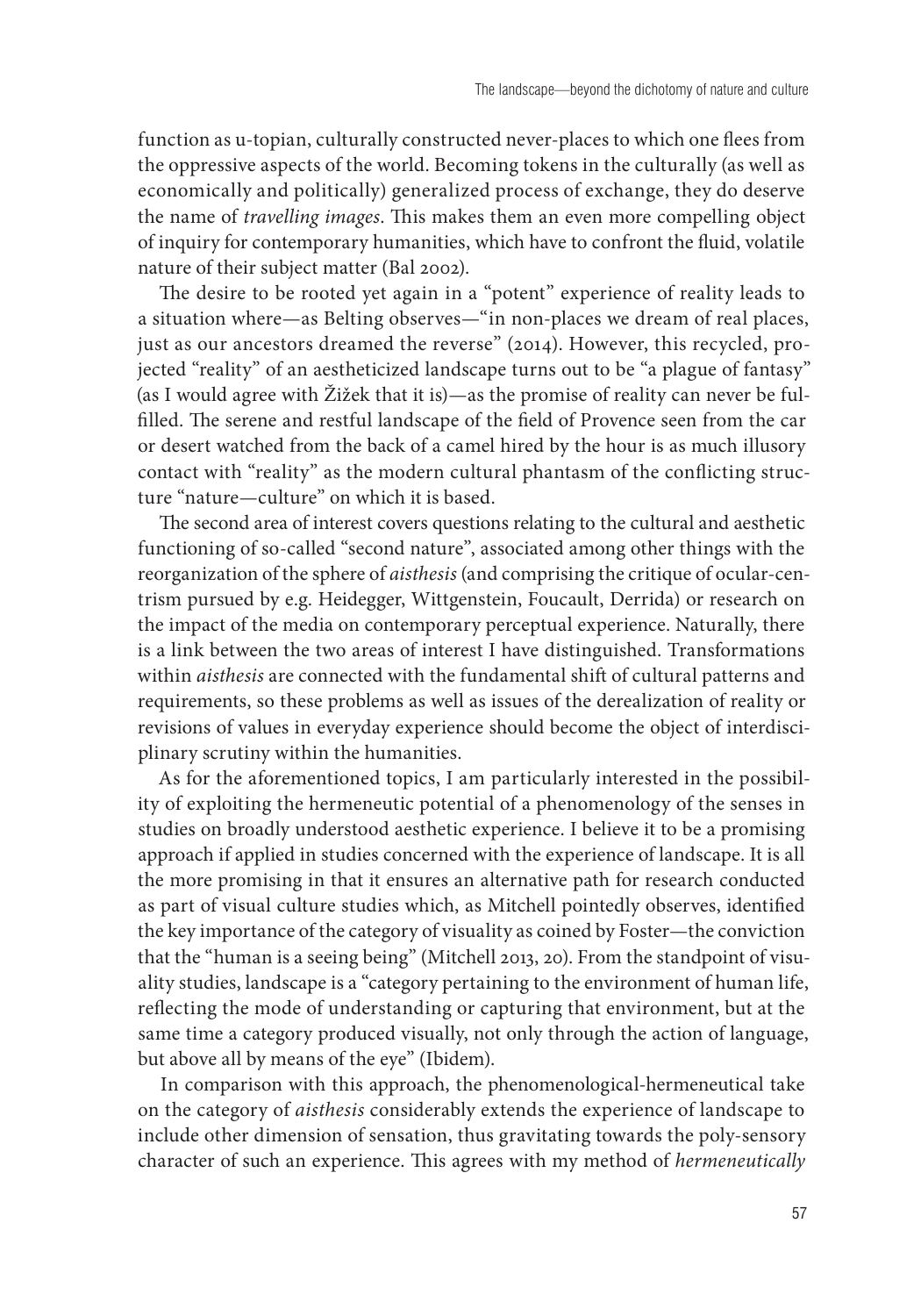*oriented phenomenology*. If I were to express my approach in the most general terms, I would draw primarily on Heidegger, and subsequently Merleau-Ponty (read more profoundly than his rhetoric of visibility, which raises at least the suspicion of ocularcentrism), as well as French post-phenomenology (Depraz, Escoubas, Henry, Richir) and new German phenomenology (Schmitz, Waldenfels).

One of the vital elements here is the hermeneutic opening in Heideggerian phenomenology which, inspired by certain possibilities found in Husserl, became a powerful stimulus for contemporary phenomenologists. The point is to attain a phenomenology which would not limit the scope of research to the noetic-noematic structure, nor would be solely a phenomenology of passive recipience, whose source is in its nature unfathomable and untouched by meaning. Admittedly, this does account for our receptive sensibility to what eludes codified cognitive structure, to the impact and pre-notional communication emanating from the world in which we are immersed. However, it is always that immersion in the world, its actual dimension—as early Heidegger would have put it—which harbours the traits of comprehension characterized by pre-verbal structurations that generate meaning. Only from those (which Husserl had observed) do linguistic formulations arise.

### The significance of the Heideggerian and phenomenological viewpoints for the studies of landscape

Before I outline at least some of the possibilities that the above perspective of contemporary phenomenology offers to studies of landscape, I would like to draw attention to the potency of Heideggerian impulses which provide and may provide the motive force for such studies.

When writing about the actual dimensions of human existence, Heidegger attributed its dynamics to "being oriented" towards what is open (*ins Offene).* In his interpretation of that aspect of human existence in Heidegger, Peter Sloterdijk aptly separates it from interpretive schemes of transcendental and anthropocentric occlusion. We share the penchant for the openness of being with other living beings: "…virtually all organisms or integrities transcend into the first-level spaces of surprise and conflict that are assigned to them as their respective environments (even plants do this, and animals all the more so), only very few—only humans, as far as we know—achieve the second level of transcendent movement. Through this, the environment is de-restricted to become the world as an integral whole of manifest and latent elements." (Sloterdijk 2014, 14).

There is a strong and justified temptation to follow that path in the studies of landscape. It would be an area of research into the emerging movement of transcendence to which all living organisms are entitled. This movement—culturally "tamed" retains properties shared by the entire natural world and simultaneously—via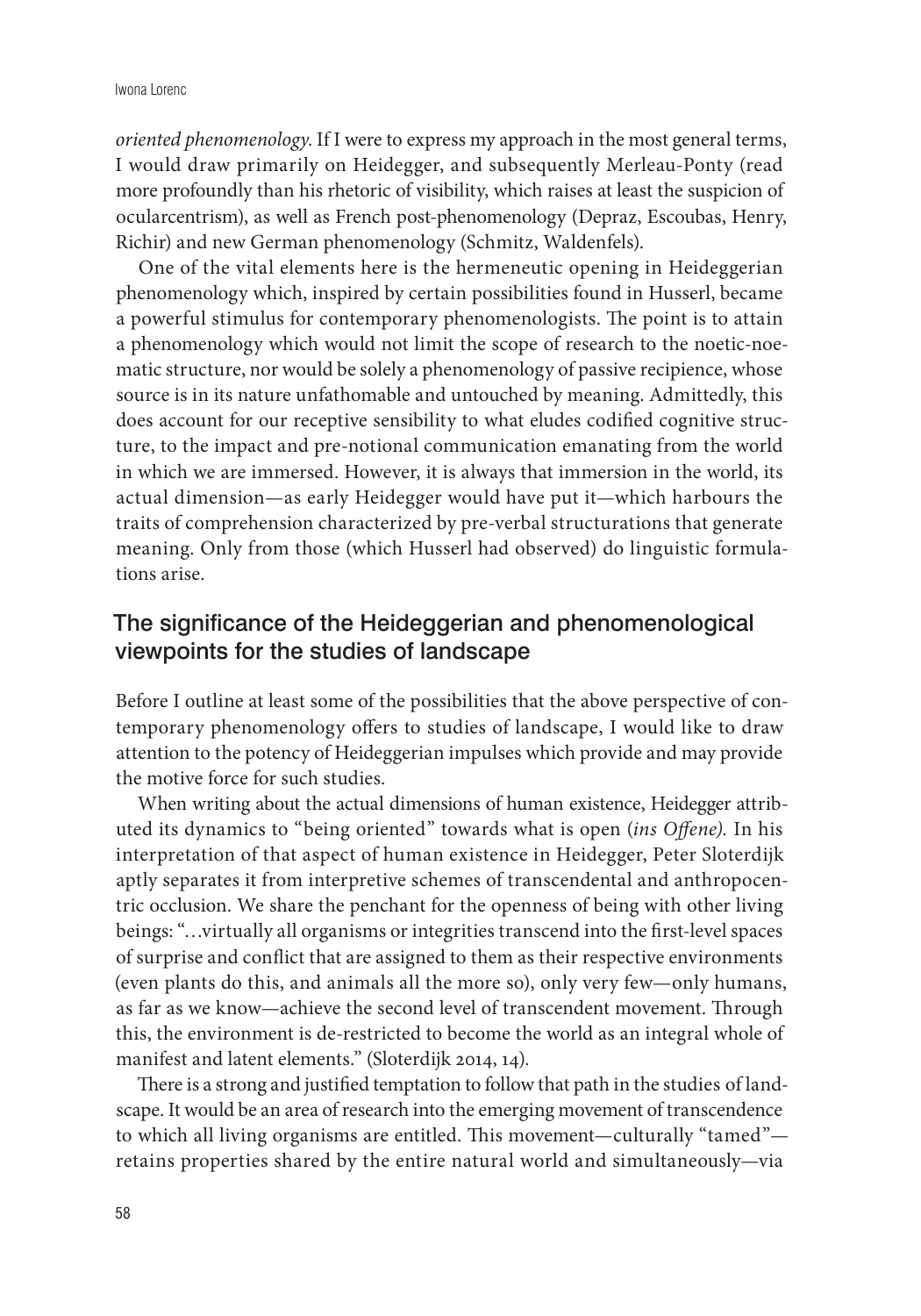representational-visual means of "taming" the natural—elevates them to a higher mode of being that is proper to humans.

"That second step", Sloterdijk writes, "is the work of language ["of the symbolic," let us add.—I. L. ]. This not only builds the , house of being' […]; it is also the vehicle for the tendencies to run away from that house with which, by means of its inner surpluses, humans move towards the open. It need hardly be explained why the oldest parasite in the world, the world above, only appearswith the second transcendence" (Ibidem).

Heidegger's rhetoric of openness is complemented and balanced by the rhetoric of habitation. Landscape would constitute a category in the boundary area between them. The experience of landscape in its existential-fundamental modality (in Heideggerian ontological-fundamental sense) would simultaneously be an experience of being "within" and being "without".

When discussing the spatiality of being-in-the-world of Dasein in section 23 of *Being and Time*, Heidegger uses a term he considers crucial, namely *Ent-fernung*  [dis-tancing]. Our being among things, being "in" the world, our taking a position with respect to it is possible only at a distance, but the vital sense of that distance from being is in fact in the annihilation of remoteness, and thus—paradoxically bringing it near. I am comprehendingly "in" the world (approach it) only when I discover the "remoteness" (*Entferntheit)* of being*.* To Heidegger, the dis-tancing is an existential which enables the practical, theoretical or artistic realization of relationships between myself and things in the world.

By virtue of such dis-tancing, the image (especially the land—image), brings the human and their surroundings closer, integrates them; at the same time, it imposes a certain framework (be it cultural, aesthetic, formal etc.) on those surroundings and our relationship to them. Consequently, we can see and understand (also in the sense of comprehending experience) our relationship with our surroundings and with ourselves only when de-distanced from the world and ourselves—only through the mode of our spatial (in the Heideggerian sense) being in the world. In this context, a number of categories become substantially significant for the studies of landscape: the corporeality of the land-image (i.e. its medium, its "flesh", which means the presence of both the human body and the world where it abides, both "delegated" into the medium), as well as transitiveness of the image (i.e. its capacity for circulating between the visible and the invisible). In short, image is something which through mediated and substitutive dis-tancing brings our own experience of spatial being in the world closer to us. In the approach suggested here, the comprehension of land-image is defined by the need to understand the human and human surroundings. Land-image, as well as image in general, arises from the processes of symbolization of "lived references" of the human being, including their experience of time and space.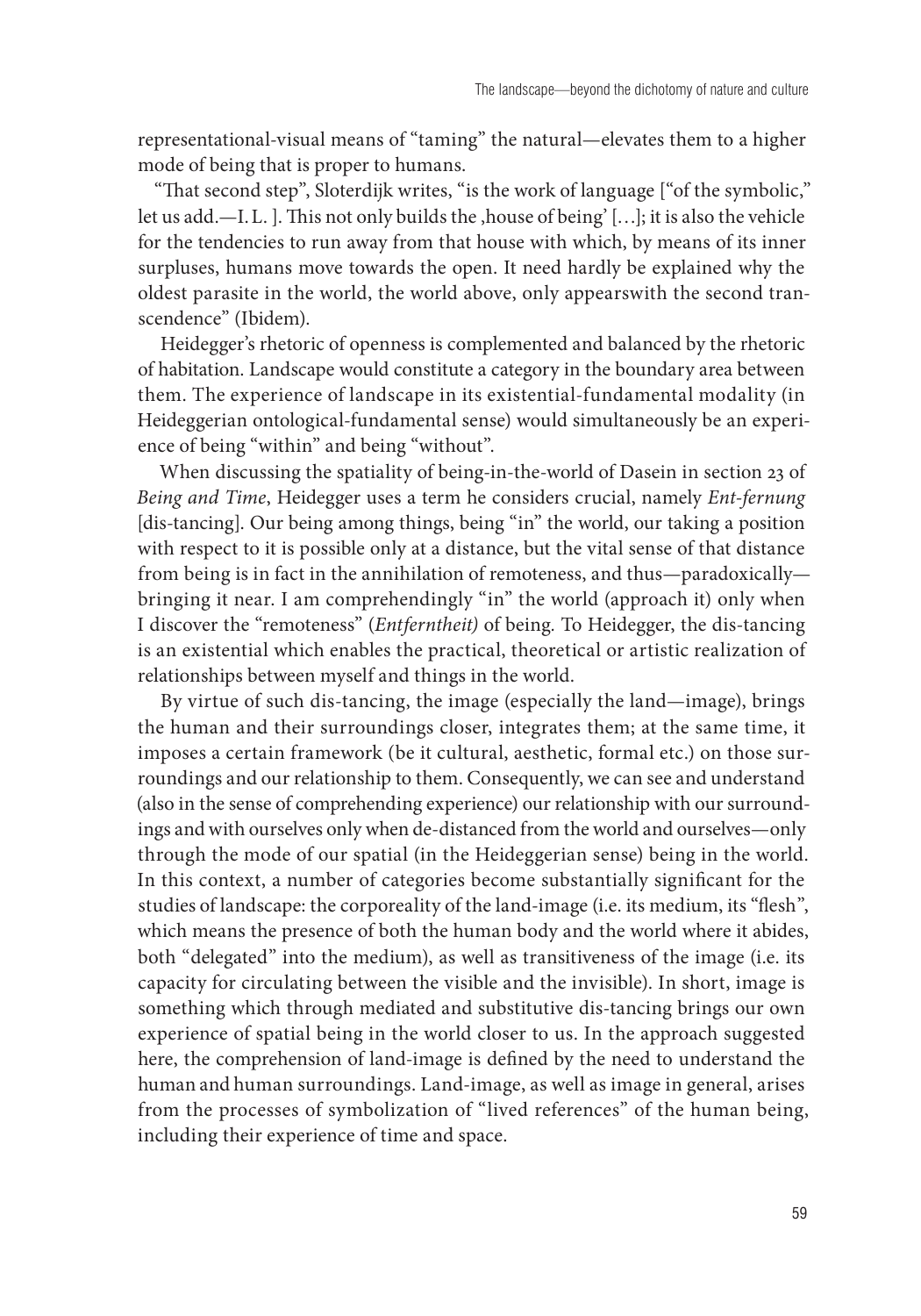In this respect, Merleau-Ponty offers inspiration as he underlines the significance of the corporeal dimension of both imaged human experience, as well as the corporeal dimension of the image itself as a "symbolic body". Phenomenological and anthropological viewpoints (the latter is yet to be addressed) support and complement each other. Just like Merleau-Ponty, Belting was far from instrumentalising the medium of image. On the contrary, he speaks about the "physics of image which endows an autonomous significance to image media" (Belting 2007, 297), for which the "what" and the "how" of an image are both sides of the same coin.

The perceived and the inner images witness a process of exchange and reciprocal dependence, and this observation of Belting can readily be applied to the experience of landscape. Leaving Belting aside and anticipating certain interpretive possibilities offered by categories suggested by Merleau-Ponty, one could speak here of the relation of inter-corporeality as of an exchange taking place between the "body of image" and "our body, which for its part constitutes a natural medium" (Belting 207, 305), an intercorporeal exchange between the human and the world which is effected through the "body of image". It should also be noted that this is an exchange between the visible and the invisible. In this approach, deriving from the tenets of Belting's anthropology of image, land-image (as a particular instance of image) becomes a determined mode of transmitting presence, one proper to human being in the world.

This viewpoint is particularly rewarding when coupled with the Merleau-Ponty's late concept of inter-corporeality, in which two perspectives are combined: the phenomenology of perception, specifically modified with respect to his earlier propositions, and a unique hermeneutics of culture.

As Renaud Barbaras puts it, in late Merleau-Ponty "that which leads from Being to visibility […] is the intrinsic visibility of Being which harbours the possibility of subjectivity: the appearance of the viewer is synonymous with the attainment of visibility in a form with a specified semblance. Let it be noted that this gesture brings Merleau-Ponty singularly close to Aristotle who, disregarding the divergence of nature and consciousness, ignoring that which is within and the phenomenon, recognizes thus the precession of vision, in the form of a force, within the visible. It is at any rate that irreducible and autonomous visibility which Merleau-Ponty calls *chair*, thinking obviously about the body itself, where the sensing and the sensed are neither fully identical nor utterly distinct" (1998, 26). Merleau-Ponty can, therefore, in *The Visible and the Invisible*, characterize perceptual corporeal experience in terms of "excess", the surpassing of oneself on the way to meaning. The experience, as an openness to the transcendence of being, defies the identity thesis, since it means experiencing identity and non-identity of one's own object at once. In late Merleau-Ponty, becoming is the mode of being of beings. Being is its own reification, a ceaseless attainment of visibility, whereas the invisible is not beyond the range of visibility, but a component of the visible understood as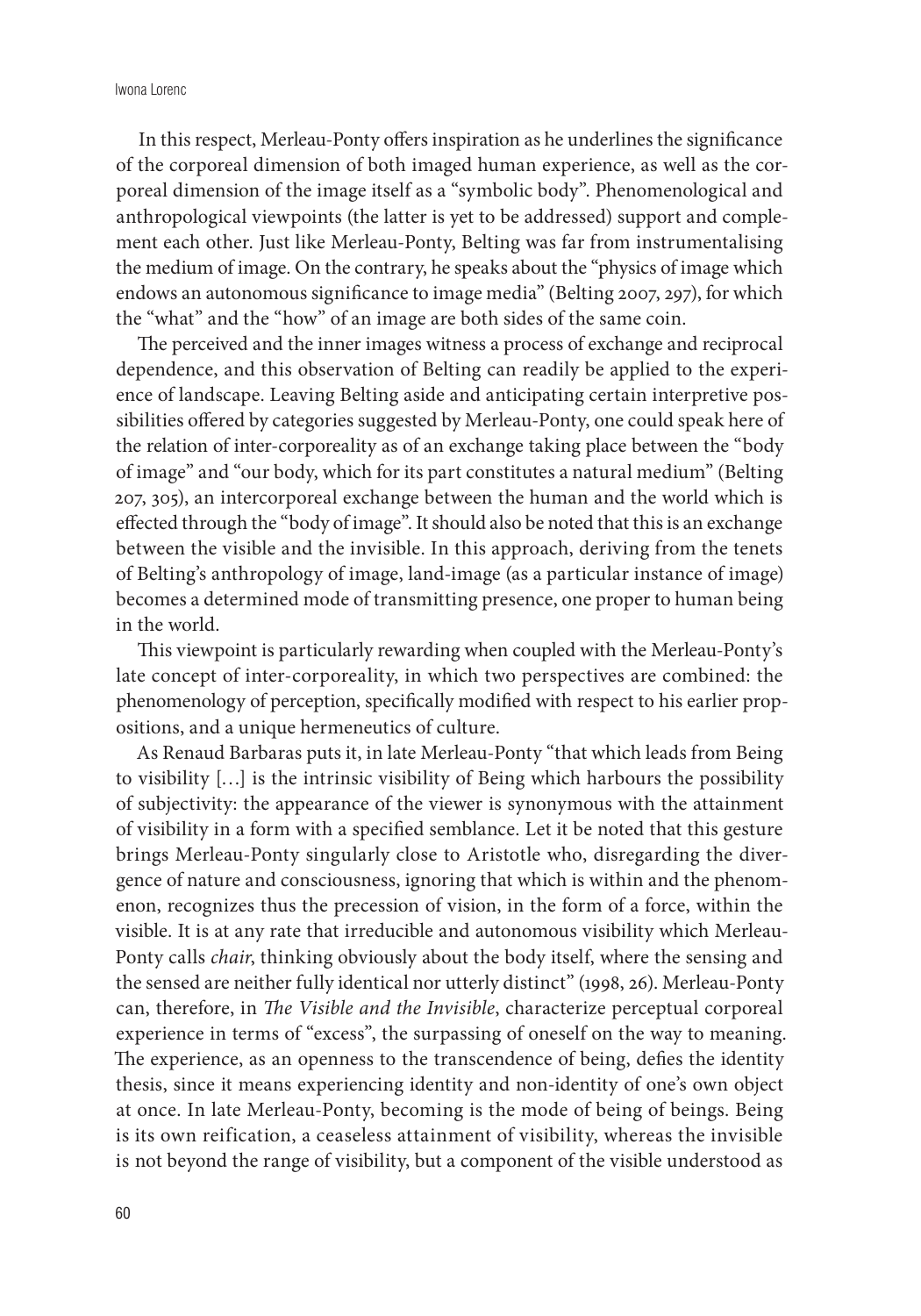a potentiality, a moment of its motion of actualization. This motion is the becoming of the phenomenon, an explosion of the visible.

The experience of being is inextricably linked to the experience of non-identity and being: the fullness of what is one's own in perceived being requires negativity to participate in that perception; the visible subsumes the dimension of the invisible. Being is endowed with irreducible depth, therefore questions about being are a consent to its opacity, to our immersion in it—which is why it perpetually exceeds us. So, participant questioning about being is a discovery of its transcendence. The experience of landscape is one of the modes of such comprehending, an interrogative opening to what surpasses us in that experience.

Questioning about being and its perception take place within the world: my body is what sees; the seeing one is simultaneously visible, it is inscribed in the world which becomes visible precisely in virtue of this inscription, and for that very reason it does not constitute identity-with-oneself—it is not a being in itself, but contains its own negation. Given that *percipi* represents an inseparable moment, its complete totalization, the attainment of its full meaning is impossible.

Thus Merleau-Ponty sees an affinity between the category of meaning and the experience of opacity, the fragmentry nature of the experienced world—issuing precisely from the corporeal nature of that experience. The meaning of being in the world, reified in the experience of living corporeality is an indestructible tissue, a conjunction of moments which can no longer be polarized into the opposition "in oneself"—"for oneself". So for Merleau-Ponty body is not embodied consciousness (subjectivity). By being in the world, consciousness eludes itself; even if it happens to touch itself, then that is only fragmentarily, peripherally. The intentionality of the body is its motoricity—an ecstasy, an externality with respect to itself, an entrance into the world as opposed to pure immanence.

Own body reveals the meaning of what Merleau-Ponty calls the "living tissue of being", the flesh [*chair*]: a reciprocal dependence within which the visible—on the one hand—emerges along with the seeing body, while on the other hand the body's capacity for seeing is subordinated to the nascent visibility of the world (Barbaras 1998, 134). So, Merleau-Ponty notices the essential, ontological continuity between the body and the world. It is the source of a singular paradox: the contact of the body with itself is only feasible only as being distanced from itself, only as own absence and the presence of the world.

Land-image (land-scape) as the space-time of my surroundings experienced through imagery enables that interplay of continuality and distance between my body and the body of the surroundings. After all, my body is not given to me as an assemblage of ready-made facilities; the thinking of my body, i.e. its functions, its position with respect to things, its temporality and spatiality, are established in relationships with the things which surround it, as well in self-referential interaction of the body with itself.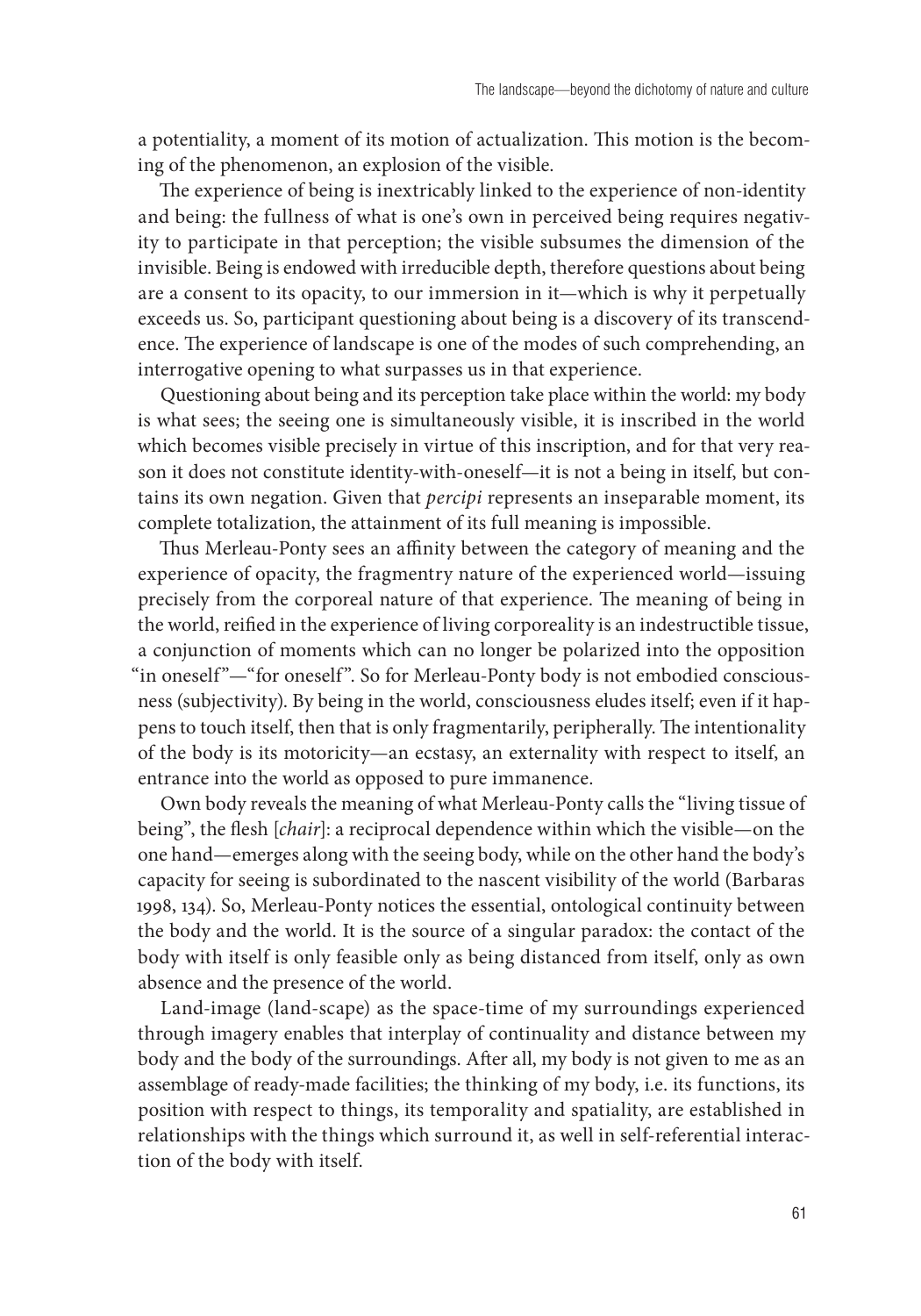#### From phenomenology to philosophical anthropology

In the spirit of Merleau-Ponty`s postulates as outlined above, and following the path traced by Belting, the phenomenon of inter-corporeality may be deemed a vital dimension of our being in the world, a tissue of existential human experience. The production of images and their internalization is an important way of coping with the problems engendered by the spatial nature of our being in the world (in the sense of spatiality referred to in connection with Heidegger), with experiencing its temporally evanescent presence, as well as with determining our own position among the "things of this world".

The existential, aesthetic, sensorial, corporeal and intercorporeal status of these arrangements (that "mute, pre-linguistic logos", as Merleau-Ponty would put it) becomes a task for the new hermeneutics of the sense and for the phenomenology which remains open to hermeneutics thus construed. In a certain way, somewhat altered by Heidegger, we continue along the lines of Husserl's genetic phenomenology and accomplish — going further than he could have—one of his principal goals: to pinpoint and philosophically capture the motion of the phenomenalization of the world in which we—living, feeling, acting and comprehending people—are immersed—i.e. the conditions and processes by virtue of which the world reveals itself to us as a phenomenon.

As regards studies on the experience of nature, including landscape, the tasks of phenomenology thus-conceived dovetail perfectly with the anthropological perspective. I have already remarked on the correspondence of approaches devised by Merleau-Ponty and Belting. I will attempt to show much the same by drawing on the conceptions of Gernot Böhme. In doing so, I will rely on latter's *Filozofia i estetyka przyrody* (2002)*,* published by Oficyna Naukowa (in their *Terminus* series), which is based on two works by the Böhme, namely *Für eine oekologische Naturaesthetik* (Böhme 1989) and *Naturliche Natur. Über Natur im Zeitalter ihrer technischen Reproduzierbarkeit* (Böhme 1992).

I choose to cite Böhme in view of the fact that his idea illustrates the indivisibility of anthropological-phenomenological studies (where the hermeneutic potential of phenomenology is taken for granted) and philosophical-critical inquiry into aesthetic experience in the context of issues of modernity. I am particularly interested in instances where these paths of research intersect, with landscape a category situated at that very intersection.

Böhme's aesthetics of nature focuses on "reflection on the phenomena which accompany human presence in their natural surroundings" (as encapsulated by Stanisław Czerniak in the preface to Böhme's, aforementioned, book). That presence constitutes a broadly understood experience and cannot be reduced to merely receptive sensations issuing from the natural world. Furthermore, the human, situated relative to and within nature, is a co-creator of the object and conditions of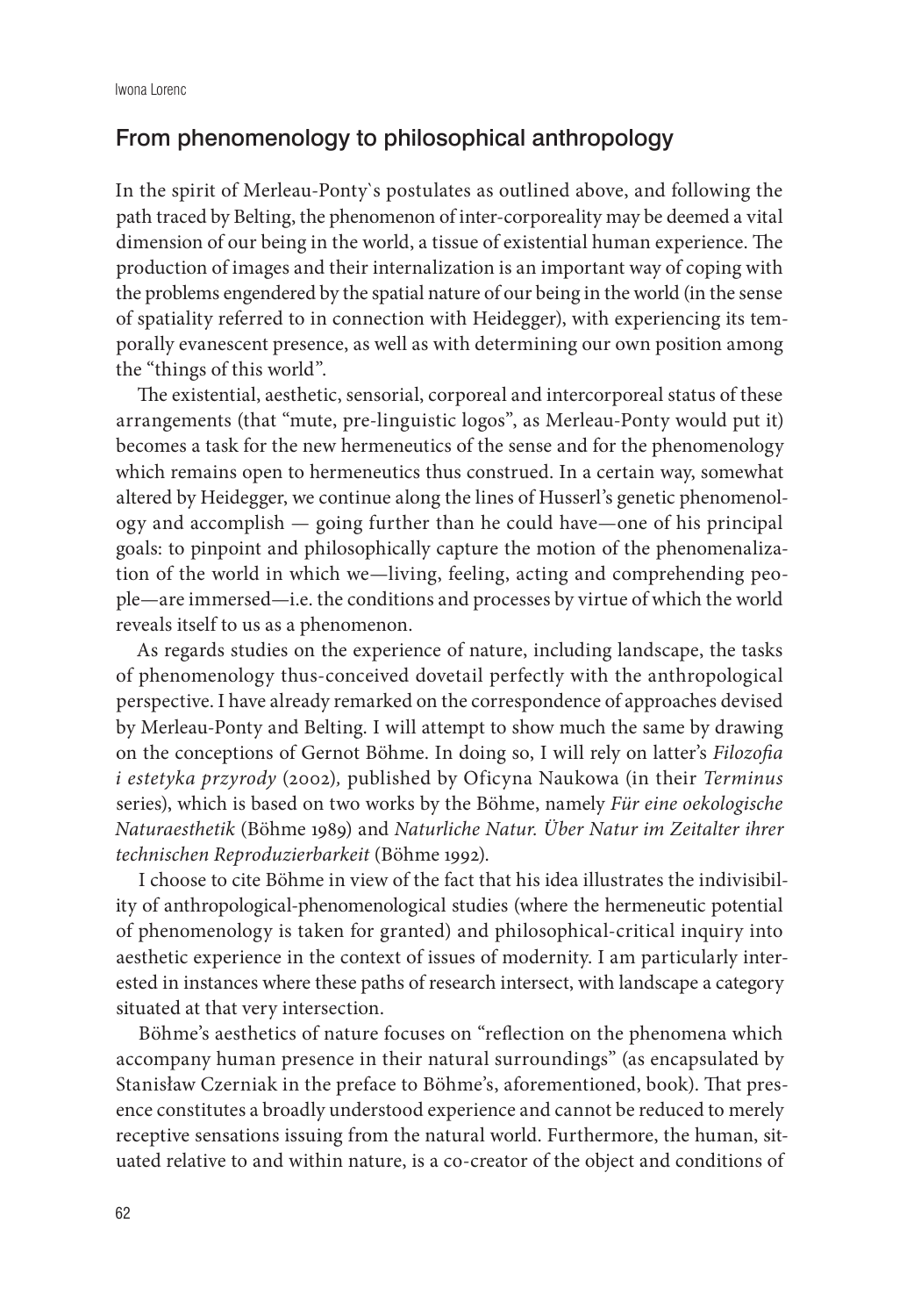that experience. At the same time, according to Böhme, the experience of nature goes hand in hand with the emanation of "atmospheres"—a way of opening up to the objective emotional qualities of nature, which Böhme terms "characters". That which may be referred to as the "moods of landscape" is not associated with the subjective emotional states of the perceiving subject, but constitutes their inseparable, objective trait.

Putting it very briefly indeed, Böhme's project presupposes that aesthetic contemplation does not occur at a distance with respect to its object; it is a symbiosis of corporeality and the objective "characters" of nature. If that aspect of his conception were to be considered while disregarding the actual or direct influence and inspiration of historical-philosophical thought, it could be aligned with solutions advanced in contemporary phenomenology and anthropologically-oriented phenomenology, solutions which are particularly involved with categories of corporeality, own body or lived corporeality—the flesh (*chair*). The body is the locus where the ontological becomes interwoven with the cognitive and the aesthetic.

Both in the latter tradition and in Böhme—who draws his inspiration from the Frankfurt school—one readily notices the ease of transitions between those three perspectives, their mutual, compensatory substitutability. Aesthetics rises to the rank of reflection on the source relation linking the human and the natural world, a bond established in the realm of *aisthesis,* which is then translated into artistic work which draws on that source and attests to it. However, just like the entire culture, it is exposed to the threat of alienation, fallacious designations and artificial dichotomies. So, aesthetics focusing on sources is also a critique, particularly of culture and art in their alienated forms.

In the light of the above arguments, the aesthetic experience of the beauty of landscape is in no way opposed to nature, nor is it anything that has been "added" to nature—it is nature's way of existence. The capacity for expression and making itself perceptible are properties of nature, which includes the nature of human corporeality as well. They require the experience of beauty in order for the human and the natural to penetrate and permeate each other.

Being thus in line with the philosophical-aesthetic rehabilitation of *aisthesis* (corporeality, sensuality, liveliness), Böhme seems to share the compensatory-emancipatory aspirations of certain representatives of contemporary philosophy and philosophical anthropology. As an example, one could cite the Romantic-Marquardian current on the one hand, and Horkheimer, Adorno, Benjamin and Marcuse on the other. Hence the matter in question (let us repeat) is a broadly understood context of contemporary rehabilitation of the sphere of *aisthesis*, where—following in the footsteps of Nietzsche—the plea to restore the lost liveliness and Dionysian character to culture, despite or through its Apollonian element, became interwoven with post-Kantian attempts to reinvigorate or substitute "enervated reason" (Welsch, Marquard), to augment its forces by recourse to the aesthetic power of reconciling